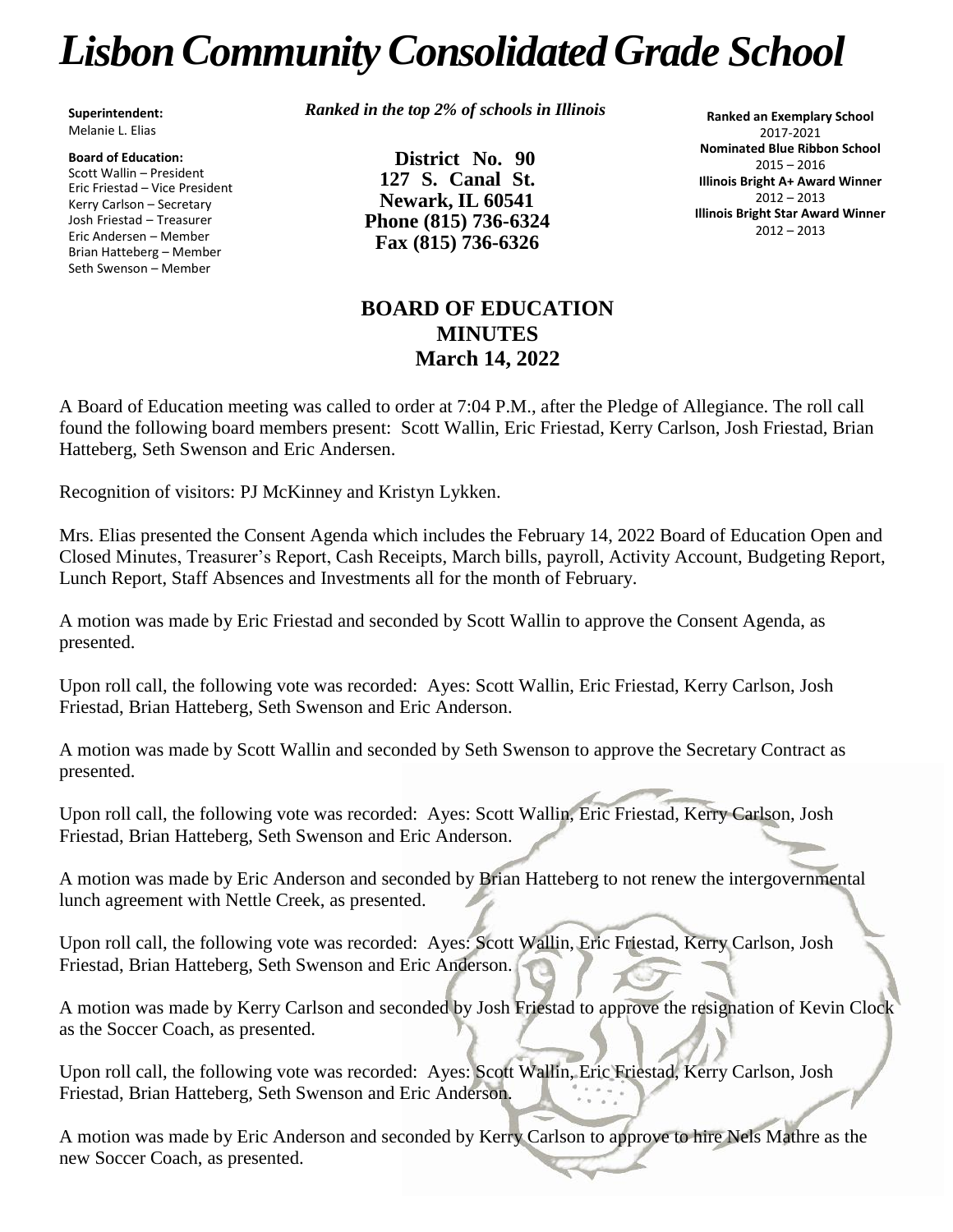Upon roll call, the following vote was recorded: Ayes: Scott Wallin, Eric Friestad, Kerry Carlson, Josh Friestad, Brian Hatteberg, Seth Swenson and Eric Anderson.

A motion was made by Josh Friestad and seconded by Kerry Carlson to change June meeting date to June 6th, as presented.

Upon roll call, the following vote was recorded: Ayes: Scott Wallin, Eric Friestad, Kerry Carlson, Josh Friestad, Brian Hatteberg, Seth Swenson and Eric Anderson.

#### CLOSED MEETING MINUTES

Month: March Day 14 Year 2022

# **MOTION TO ADJOURN TO CLOSED MEETING:**

Executive Session: A motion was made by Josh Friestad and seconded by Seth Swenson to adjourn to Executive Session for the discussion of employment, compensation, discipline, performance, or dismissal of specific employees, specific individuals who serve as independent contractors in an educational setting, or specific

#### ROLL CALL:

"Yeas": Scott Wallin, Eric Friestad, Kerry Carlson, Josh Friestad, Eric Andersen, Brian Hatteberg, and Seth Swenson.

"Nays": None.

Motion carried: Time 8:53 P.M.

# **MEMBERS PRESENT AT CLOSED MEETING**

The following members answered roll call at 8:53 P.M., at the closed meeting.

ROLL CALL: Present: Scott Wallin, Eric Friestad, Kerry Carlson, Josh Friestad, Eric Andersen, Brian Hatteberg, and Seth Swenson.

Absent: none

# **RETURN TO OPEN MEETING**

A motion was made by Eric Friestad and seconded by Josh Friestad at 9:37 P.M. to return to open meeting.

# ROLL CALL:

- "Yeas": Scott Wallin, Eric Friestad, Kerry Carlson, Josh Friestad, Eric Andersen, Brian Hatteberg, and Seth Swenson.
- "Nays": None.

A motion was made by Scott Wallin and seconded by Eric Anderson to rehire all the non-tenured teachers for the 2022-2023 school year. Kristi Mathre, Kaley Hennessy, Lexi Vande Hei, Tori Sztapka and Kristyn Lykken.